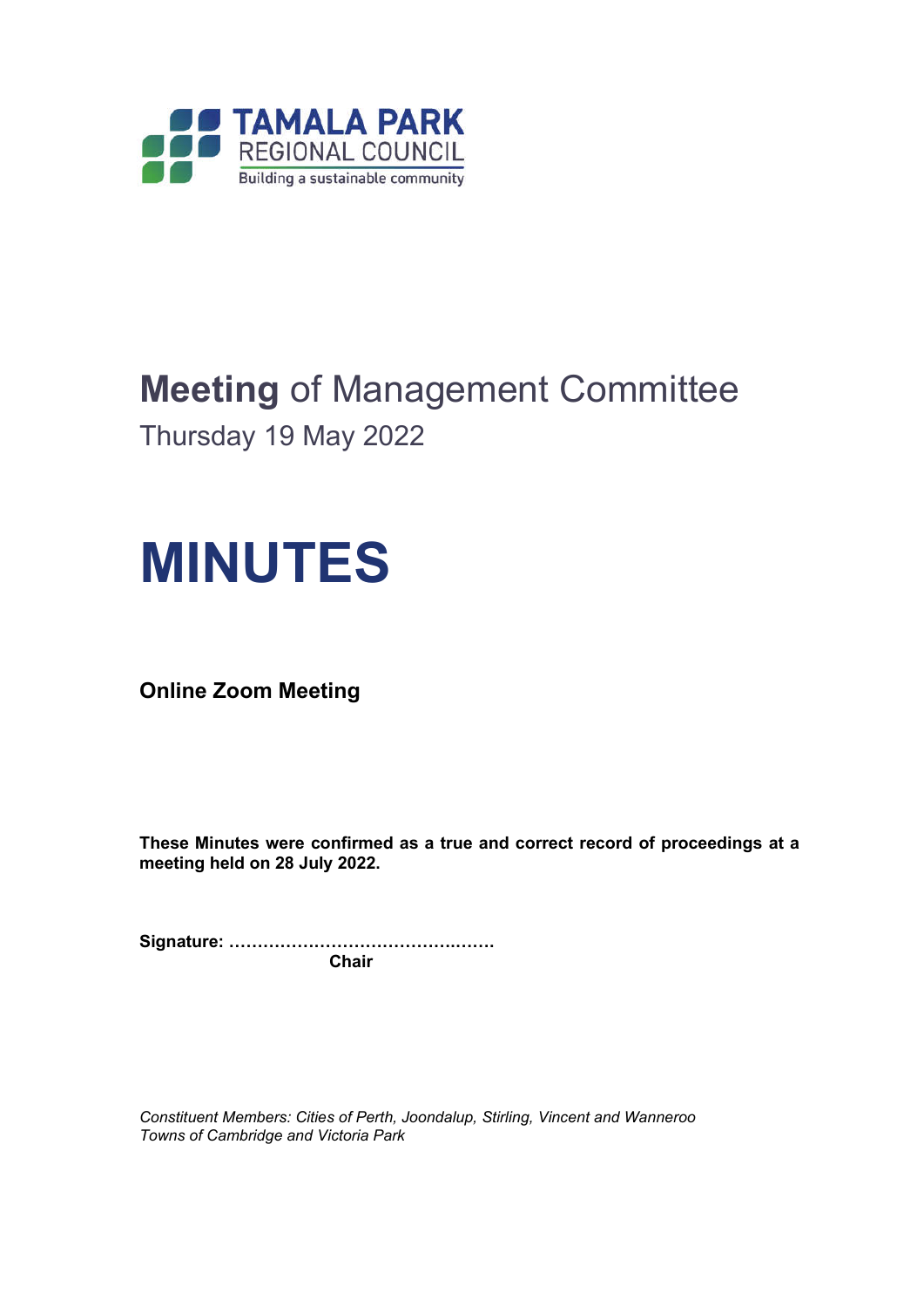# **TABLE OF CONTENTS**

| $1_{-}$        |                                                                 |                                                              |  |  |  |  |
|----------------|-----------------------------------------------------------------|--------------------------------------------------------------|--|--|--|--|
|                |                                                                 |                                                              |  |  |  |  |
| 2.             |                                                                 |                                                              |  |  |  |  |
| 3.             |                                                                 |                                                              |  |  |  |  |
| 4.             |                                                                 |                                                              |  |  |  |  |
| 5 <sub>1</sub> |                                                                 |                                                              |  |  |  |  |
| 5A.            |                                                                 |                                                              |  |  |  |  |
| 6.             |                                                                 |                                                              |  |  |  |  |
| 7.             |                                                                 |                                                              |  |  |  |  |
|                | 7.1                                                             |                                                              |  |  |  |  |
|                | 72                                                              |                                                              |  |  |  |  |
|                | <b>7.3</b>                                                      | SALES AND SETTLEMENT REPORT - PERIOD ENDING 12 MAY 2022 6    |  |  |  |  |
|                |                                                                 | 7.4 PROJECT BUDGET FYE 2023 & PROJECT FORECAST (JUNE 2022) 6 |  |  |  |  |
| 8.             | ELECTED MEMBERS' MOTIONS OF WHICH NOTICE HAS BEEN GIVEN6        |                                                              |  |  |  |  |
| 9.             | QUESTIONS BY ELECTED MEMBERS OF WHICH DUE NOTICE HAS BEEN GIVEN |                                                              |  |  |  |  |
|                |                                                                 |                                                              |  |  |  |  |
| 10.            |                                                                 |                                                              |  |  |  |  |
| 11.            |                                                                 |                                                              |  |  |  |  |
| 12.            |                                                                 |                                                              |  |  |  |  |
|                | 12.1 RESIDENTIAL LOT LANDSCAPING SERVICES TENDER 02/2022 7      |                                                              |  |  |  |  |
|                |                                                                 |                                                              |  |  |  |  |
| 13.            |                                                                 |                                                              |  |  |  |  |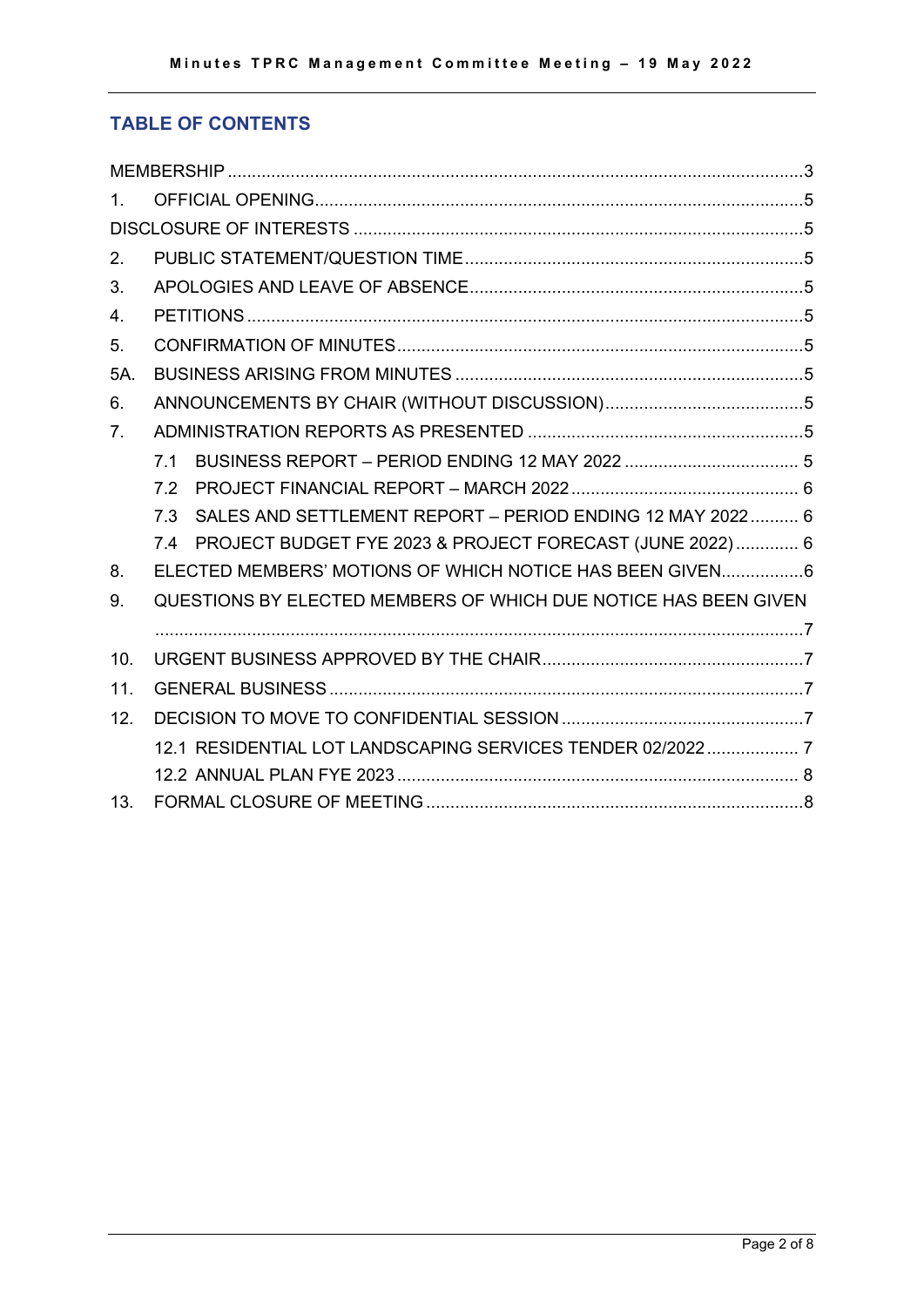# **MEMBERSHIP**

| <b>OWNER COUNCIL</b> | <b>MEMBER</b>                                                                                  |
|----------------------|------------------------------------------------------------------------------------------------|
| City of Joondalup    | Cr John Chester<br>Cr Nige Jones                                                               |
| City of Stirling     | <b>Cr Tony Krsticevic</b><br>Cr Suzanne Migdale (CHAIR)<br>Cr Karlo Perkov<br>Cr Bianca Sandri |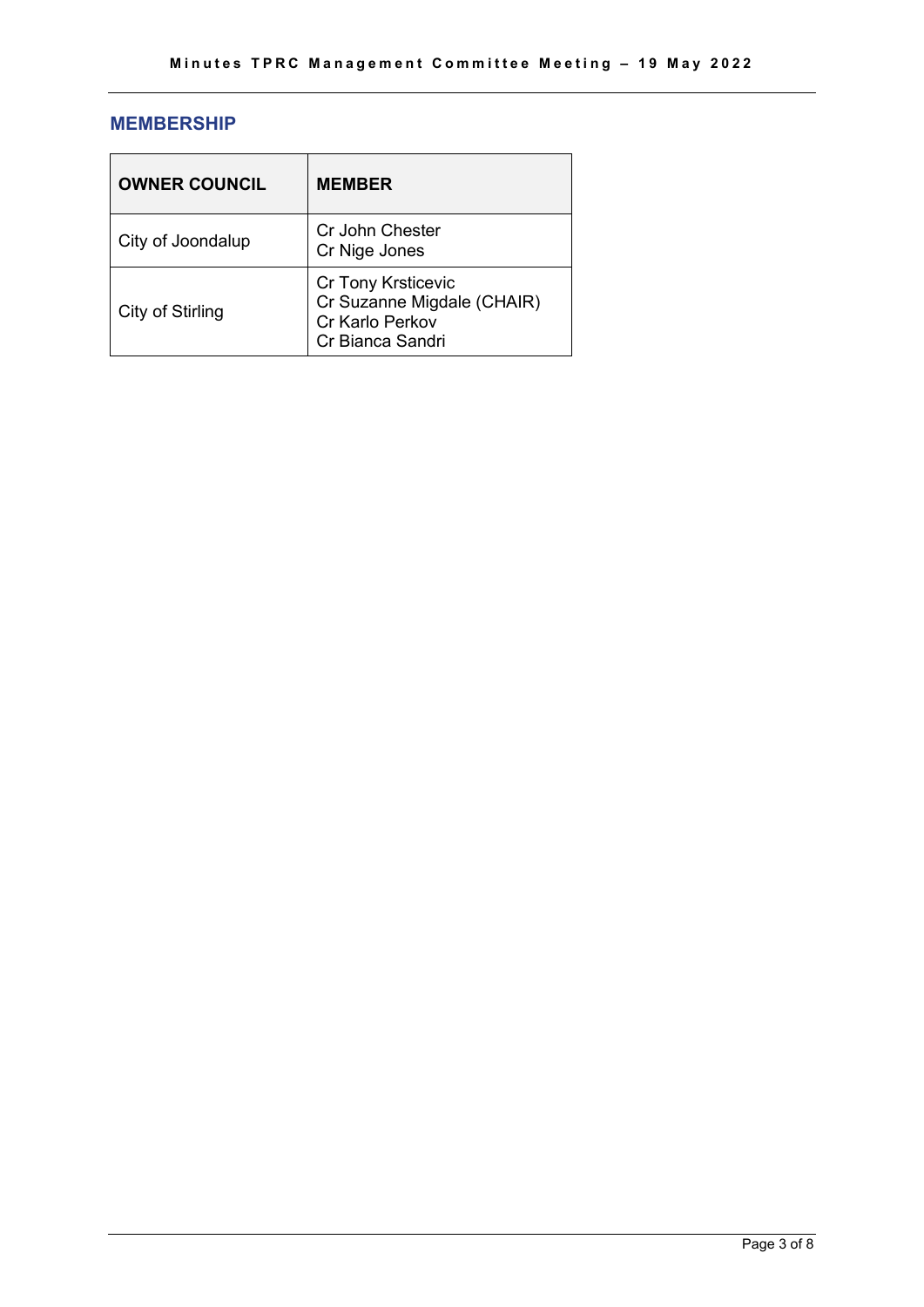# **PRESENT**

| <b>Chair</b>                                                            | Cr Suzanne Migdale                                                                                                                                                                                                                                                                    |
|-------------------------------------------------------------------------|---------------------------------------------------------------------------------------------------------------------------------------------------------------------------------------------------------------------------------------------------------------------------------------|
| <b>Councillors</b>                                                      | Cr John Chester<br><b>Cr Tony Krsticevic</b><br>Cr Bianca Sandri<br>Cr Karlo Perkov                                                                                                                                                                                                   |
| <b>Alternate Members</b>                                                | Nil                                                                                                                                                                                                                                                                                   |
| <b>Staff</b>                                                            | Mr Jon Morellini (Chief Executive Officer)<br>Mr Simon O'Sullivan (Manager Project Coordination)<br>Mr Daniel Govus (Senior Governance Advisor - City of Stirling)                                                                                                                    |
| <b>Apologies Councillors</b>                                            | Cr Nige Jones                                                                                                                                                                                                                                                                         |
| <b>Leave of Absence</b>                                                 | Nil                                                                                                                                                                                                                                                                                   |
| Absent                                                                  | Nil                                                                                                                                                                                                                                                                                   |
| <b>Consultants</b>                                                      | Mr Alan Abel<br>Mr Carl Buckley<br>Mr John Silla<br>Ms Julia Nelson                                                                                                                                                                                                                   |
| <b>Apologies Participant</b><br><b>Councils' Advisers</b>               | Mr Karl Heiden (Town of Cambridge)<br>Mr Davis MacLennan (City of Vincent)<br>Mr James Pearson (City of Joondalup)<br>Ms Michelle Reynolds (City of Perth)<br>Mr Stuart Jardine (City of Stirling)<br>Mr Daniel Simms (City of Wanneroo)<br>Mr Anthony Vuleta (Town of Victoria Park) |
| <b>In Attendance</b><br><b>Participant Councils'</b><br><b>Advisers</b> | Nil                                                                                                                                                                                                                                                                                   |
| <b>Members of the Public</b>                                            | Nil                                                                                                                                                                                                                                                                                   |
| <b>Press</b>                                                            | Nil                                                                                                                                                                                                                                                                                   |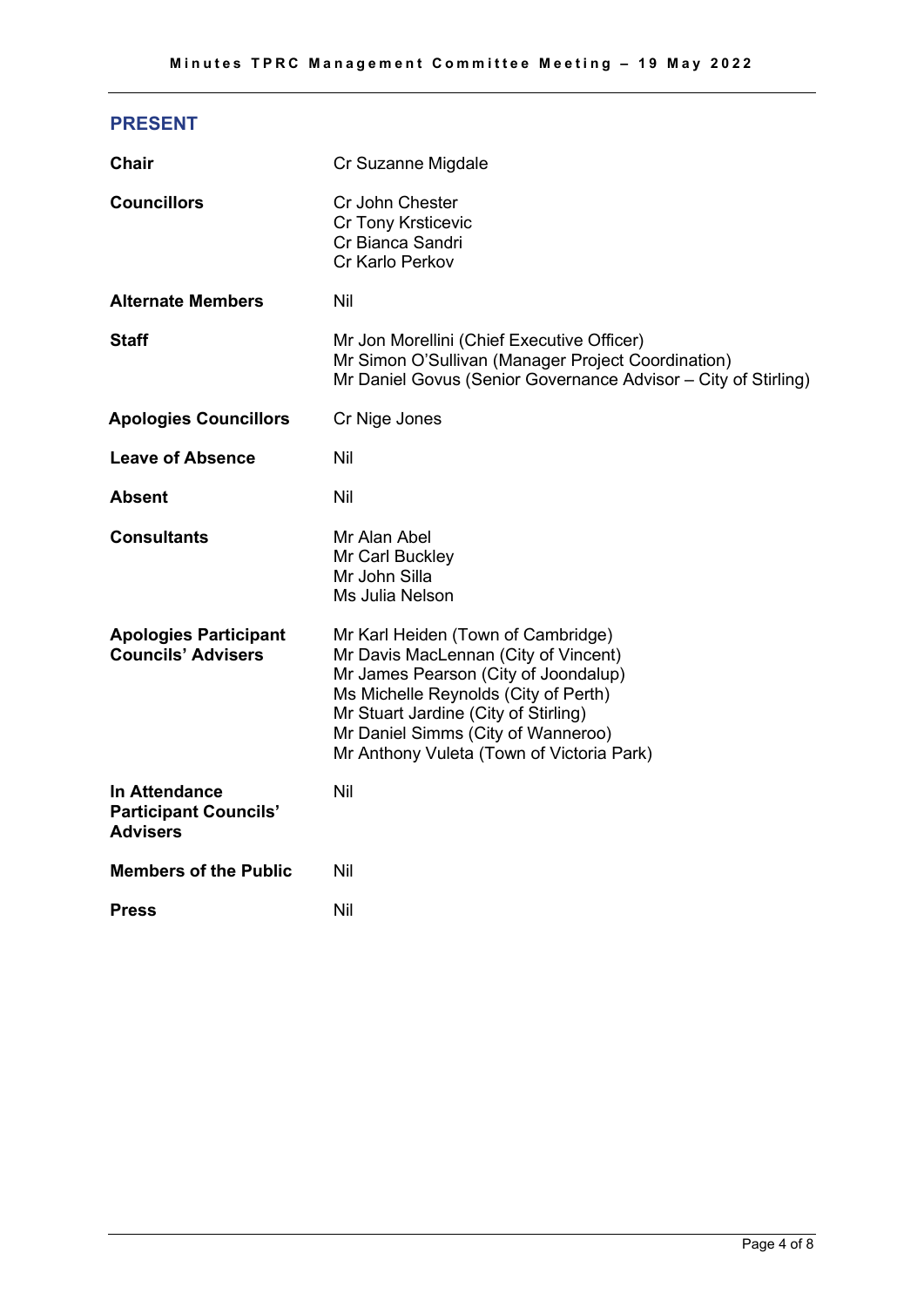## **1. OFFICIAL OPENING**

The Chair declared the meeting open at 6:01pm.

# **DISCLOSURE OF INTERESTS**

Nil

# **2. PUBLIC STATEMENT/QUESTION TIME**

Nil

# **3. APOLOGIES AND LEAVE OF ABSENCE**

Apologies: Cr Nige Jones

#### **4. PETITIONS**

Nil

# **5. CONFIRMATION OF MINUTES**

Moved Cr Krsticevic, Seconded Cr Perkov.

#### **That the Management Committee CONFIRMS and the Chair signs the minutes from the Management Committee meeting held 17 March 2022 as a true and accurate record of proceedings.**

The motion was put and declared CARRIED (5/0).

# **5A. BUSINESS ARISING FROM MINUTES**

Nil

# **6. ANNOUNCEMENTS BY CHAIR (WITHOUT DISCUSSION)**

Nil

# **7. ADMINISTRATION REPORTS AS PRESENTED**

# **7.1 BUSINESS REPORT – PERIOD ENDING 12 MAY 2022**

Moved Cr Sandri, Seconded Cr Krsticevic.

[The recommendation in the agenda]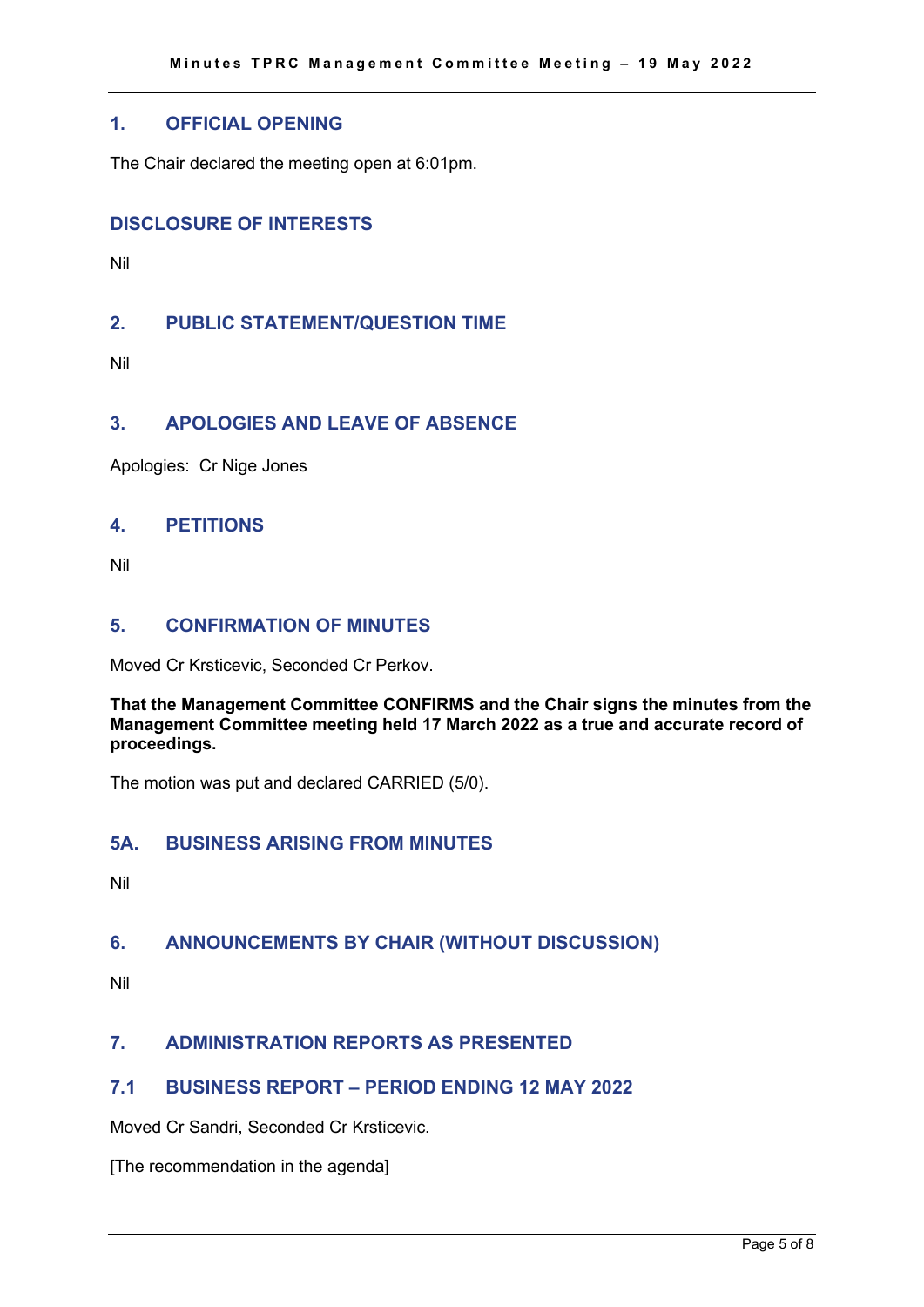#### **That the Management Committee RECEIVES the Business Report to 12 May 2022.**

The Motion was put and declared CARRIED (5/0).

#### **7.2 PROJECT FINANCIAL REPORT – MARCH 2022**

Moved Cr Sandri, Seconded Cr Krsticevic.

[The recommendation in the agenda]

#### **That the Management Committee RECEIVES the Project Financial Report (March 2022) submitted by the Satterley Property Group.**

The Motion was put and declared CARRIED (5/0).

#### **7.3 SALES AND SETTLEMENT REPORT – PERIOD ENDING 12 MAY 2022**

Moved Cr Krsticevic, Seconded Cr Sandri.

[The recommendation in the agenda]

#### **That the Management Committee RECEIVES the Sales and Settlement Report to 12 May 2022.**

The Motion was put and declared CARRIED (5/0).

#### **7.4 PROJECT BUDGET FYE 2023 & PROJECT FORECAST (JUNE 2022)**

Moved Cr Sandri, Seconded Cr Chester.

[The recommendation in the agenda]

**That the Council:**

- **1. APPROVES the Project Budget FYE 2023 (June 2022), submitted by the Satterley Property Group, as the basis of financial planning for the TPRC Budget FYE 2023.**
- **2. APPROVES the Project Forecast (June 2022), prepared by the Satterley Property Group, for the purposes of project and financial planning.**

The Motion was put and declared CARRIED (5/0).

## **8. ELECTED MEMBERS' MOTIONS OF WHICH NOTICE HAS BEEN GIVEN**

Nil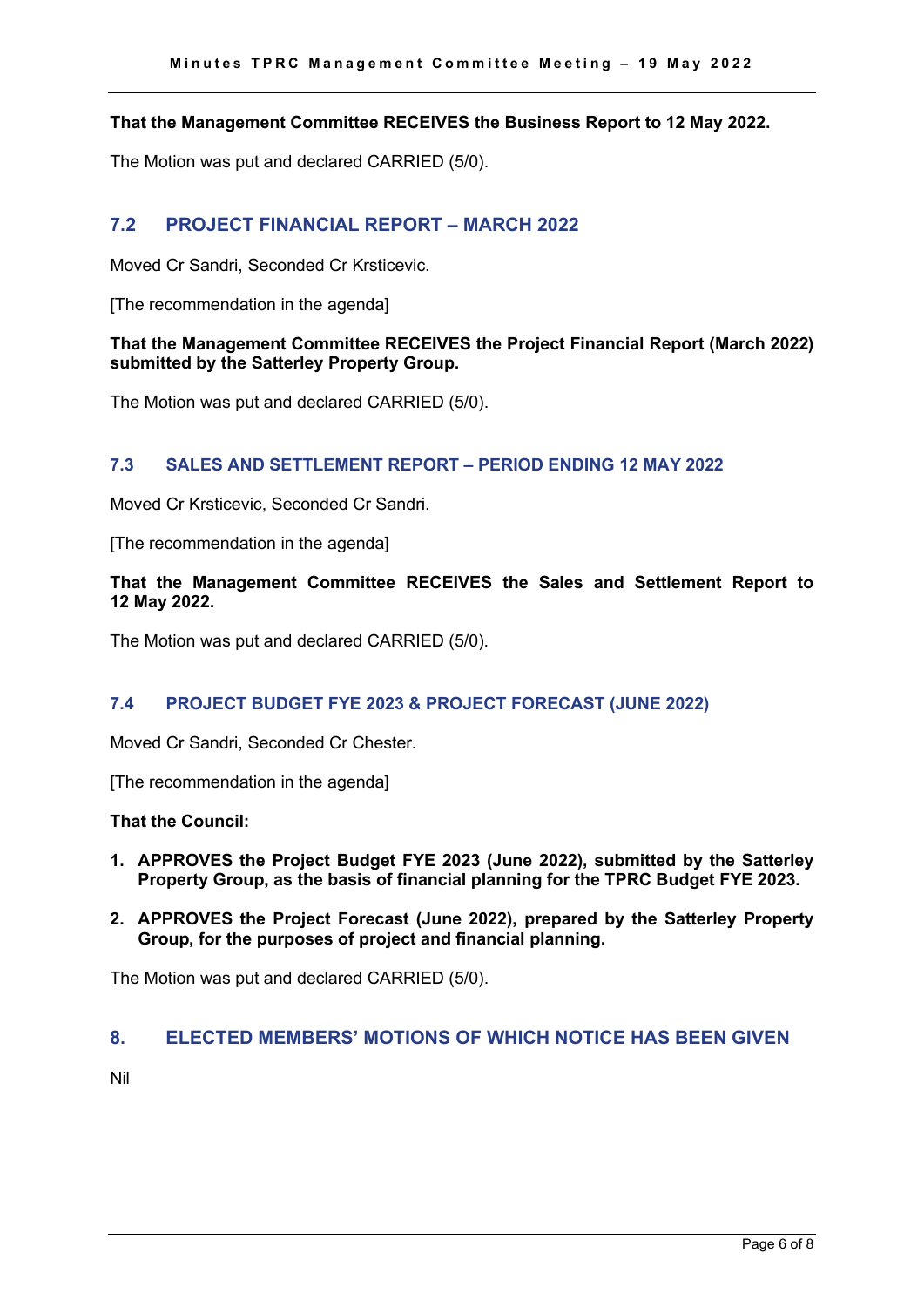# **9. QUESTIONS BY ELECTED MEMBERS OF WHICH DUE NOTICE HAS BEEN GIVEN**

Nil

# **10. URGENT BUSINESS APPROVED BY THE CHAIR**

Nil

# **11. GENERAL BUSINESS**

The Chair noted that Cr Cutler had indicated that she wished to join the Management **Committee.** 

# **12. DECISION TO MOVE TO CONFIDENTIAL SESSION**

Moved Cr Perkov, Seconded Cr Krsticevic.

**That Items 12.1 – Residential Lot Landscaping Services Tender 02/2022 and 12.2 – Annual Plan FYE 2023 be CONSIDERED Behind Closed Doors in accordance with Section 5.23(2)(c) and (e) (i) and (ii) of the** *Local Government Act 1995***, which permits the meeting to be closed to the public for business relating to the following:**

- *(c) a contract entered into, or which may be entered into, by the local government and which relates to a matter to be discussed at the meeting.*
- *(e) a matter that if disclosed, would reveal –*
	- *(i) information that has a commercial value to a person; or*
	- *(ii) information about the business, professional, commercial or financial affairs of a person where the information is held by, or is about, a person other than the TPRC*

The Motion was put and declared CARRIED (5/0).

At 6:35pm the meeting was closed to the public, and all attendees who were not required left the meeting prior to consideration of Items 12.1 and 12.s.

#### **12.1 RESIDENTIAL LOT LANDSCAPING SERVICES TENDER 02/2022**

Moved Cr Chester, Seconded Cr Krsticevic.

[The recommendation in the agenda]

#### **That the Management Committee:**

**1. PROCEEDS with the confidential recommendation as outlined in the Confidential Agenda.**